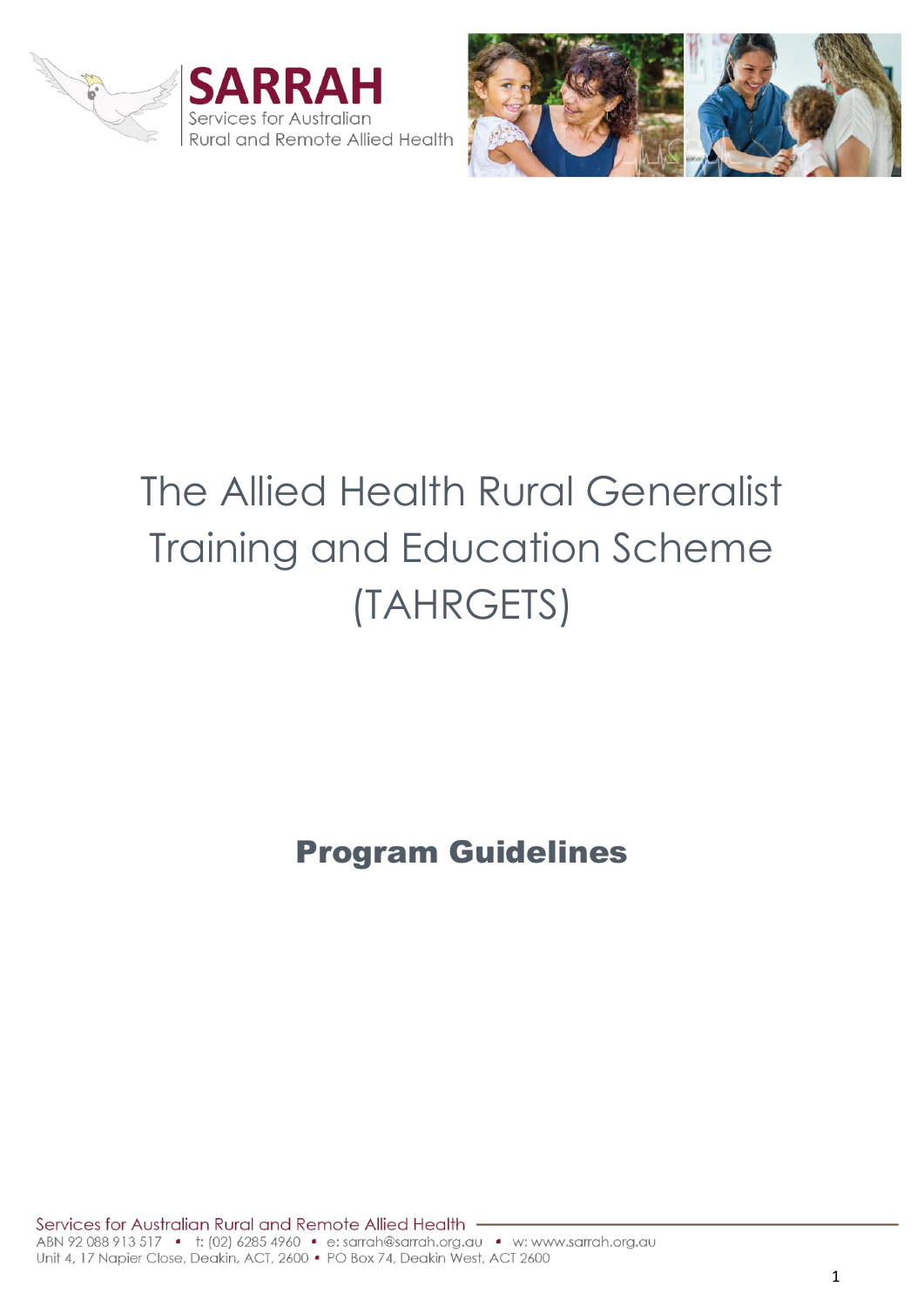## **Overview**

The Allied Health Rural Generalist (AHRG) Pathway aims to support the growth, sustainability and value of the rural and remote allied health workforce and the proliferation of rural generalist service models that deliver accessible, safe, effective and efficient services for rural and remote consumers.

The AHRG Pathway provides a framework for allied health service providers operating in rural settings to employ new graduates and early career allied health professionals, providing them with intensive support, formal training, and ensuring that safe and highquality health care is provided to clients.

This workforce development initiative is structured around three key components:



- A formal education program that supports the development of the clinical and non-clinical rural generalist practice requirements of the relevant allied health profession.
- Workforce policy and employment structures that support the trainee to develop their skills and capabilities such as structured supervision.
- Rural generalist service models that support and engage allied health professionals to implement innovative and effective solutions to the challenges of delivering care across geographically dispersed and culturally diverse population

The AHRG pathway is available to the following professions:

| Nutrition and Dietetics | Occupational Therapy, | Pharmacy,    |
|-------------------------|-----------------------|--------------|
| Physiotherapy           | Podiatry              | Radiography, |
| Speech Pathology,       | Psychology            | Social Work  |

The Allied Health Rural Generalist (AHRG) Pathway has shown success in the recruitment and retention of allied health practitioners within state health jurisdictions. The Allied Health Rural Generalist Workforce and Employment Scheme (AHRGWES) built on these learnings by expanding Pathway implementation into private and non government sectors.

Funded by the Commonwealth Department of Health The Allied Health Rural Generalist Education and Training Scheme (TAHRGETS) will further expand AHRG Pathway implementation by supporting additional training positions for private and non government organisations providing allied health services. This support will include education funds for trainees and workplace training grants for employers to support implementation.

### **TAHRGETS objective**

TAHRGETS will establish 90 new AHRG training positions within the private and non government sectors. These positions are to commence in 2022 and be completed by 2024.

Of these positions, 30 training positions will be dedicated to Aboriginal Community Controlled Health Organisations, or organisations providing allied health services to Aboriginal communities.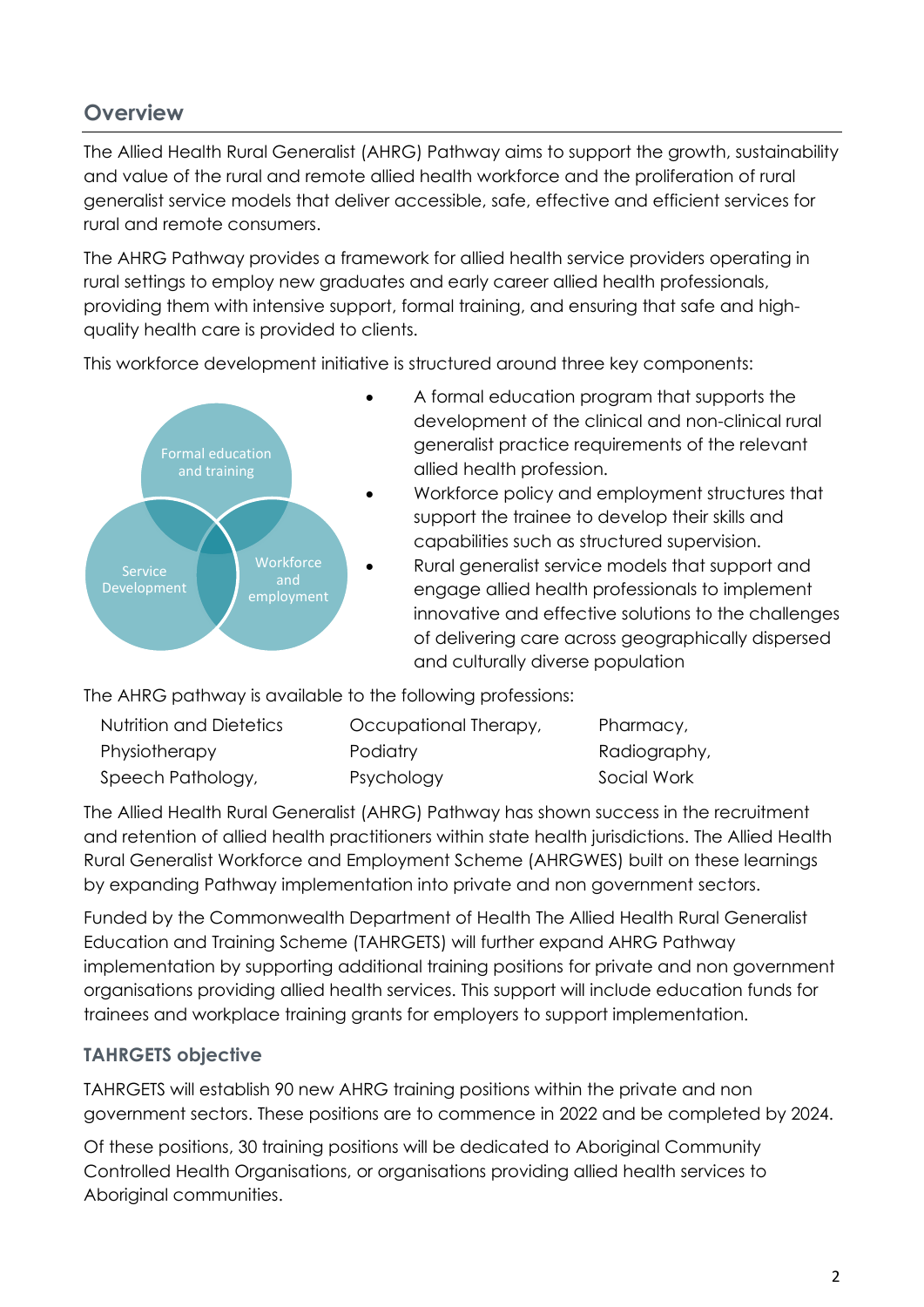## **Applying for positions**

Organisations wishing to apply for TAHRGETS must be able to demonstrate they meet the eligibility criteria.

Organisations will be able to apply for a maximum of four Level 1 and four Level 2 positions.

## **Eligibility**

To be eligible for TAHRGETS the organisation must:

- 1. Private or non-government organisation providing allied health services that are predominantly non-state-health based.
- 2. Be located within an Modified Monash Model area classified MMM 3-7, or
	- or be located within an MMM 2 and provide the majority of your services within MMM 3-7 regions
	- or be an organisation located elsewhere, where the employed trainee lives and works in a community in an MMM 3-7 area.
- 3. Be willing and able to meet the mandatory requirements (described below, and summarised in Appendix 1)
- 4. Agree to actively participate in reporting and evaluation processes.

To be eligible for TAHRGETS the trainee must

- 1. Have a qualification (and where appropriate be registered), in one of the nine eligible professions.
- 2. Be an Australian citizen or resident.
	- Certain temporary Visa holders will be considered on a case by case basis.

## **Mandatory requirements**

Participation in the AHRG Pathway includes mandatory requirements to support the trainees work integrated development.

#### **1. Education**

The education component of AHRG Pathway is a two-level program, encompassing rural generalist practice development. James Cook University (JCU) are currently the only providers of this program.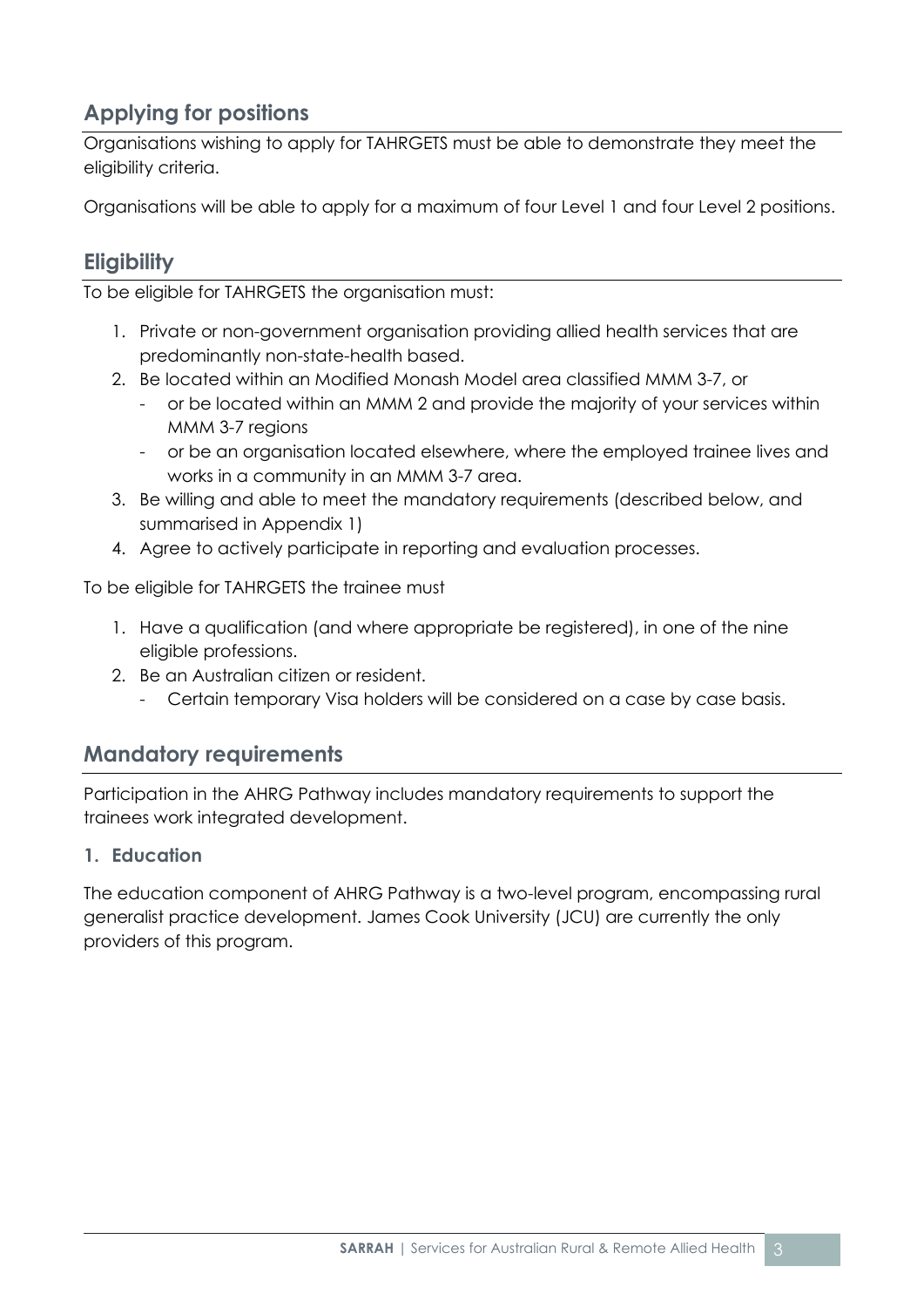#### **Level 1 James Cook University (JCU) Level 1 Rural Generalist Program**

The level 1 pathway is tailored to early career professionals and those new to rural and remote practice. Ideally the trainee will have completed their probationary period with the employer. Practitioners complete a program of 12 modules with each taking six weeks to complete.

Course: [Rural Generalist Program \(Allied Health\)](https://www.jcu.edu.au/division-of-tropical-health-and-medicine/research/rural-generalist-program)

Time allowed: 18 months.

#### **Level 2 James Cook University (JCU) Graduate Diploma of Rural Generalist Practice**

The level 2 pathway is targeted at professionals with 2 or more years of clinical experience. Over a period of 18 months to 2 years (part-time study load) practitioners complete a Graduate Diploma in Rural Generalist Practice comprising 8 units. The program supports progression from early career to proficient rural generalist practitioner.

Course: [Graduate Diploma of Rural Generalist Practice](https://www.jcu.edu.au/courses/graduate-diploma-of-rural-generalist-practice)

Time allowed: 24 months.

NB: The Level 2 education requirements for Medical Imaging are found in Appendix 2

#### **2. Supervision**

The trainee must be provided with structured supervision. For the Level 1 program this is expected to be a discipline specific supervision, for the Level 2 this supervisor can be from another discipline.

Additionally for *medical imaging,* the organisation must indicate they are able to meet the supervision and support requirements of the Medical Sonography qualification.

#### **3. Service development project**

The rural generalist trainee must **participate** in a service development project over the course of the program. The specific nature of the project will vary depending on the needs of the service and community. Common project themes are:

- Delegation and better use of support workers (assistants)
- Expanded scope, including skill sharing between the Allied Health professions.
- Service expansion using technology: including telehealth to deliver remote services
- Partnerships that bring care closer to home for rural and remote consumers

#### **4. Allocated development time**

A minimum of 0.1FTE (up to 0.2FTE) is allocated to enable the trainee to participate in the mandatory requirements. (\*please note that this is what your employer implementation package in intended to support).

Time for study for the Level 1 would be mostly work integrated, however for the Level 2 there is an expectation of a personal time commitment to study.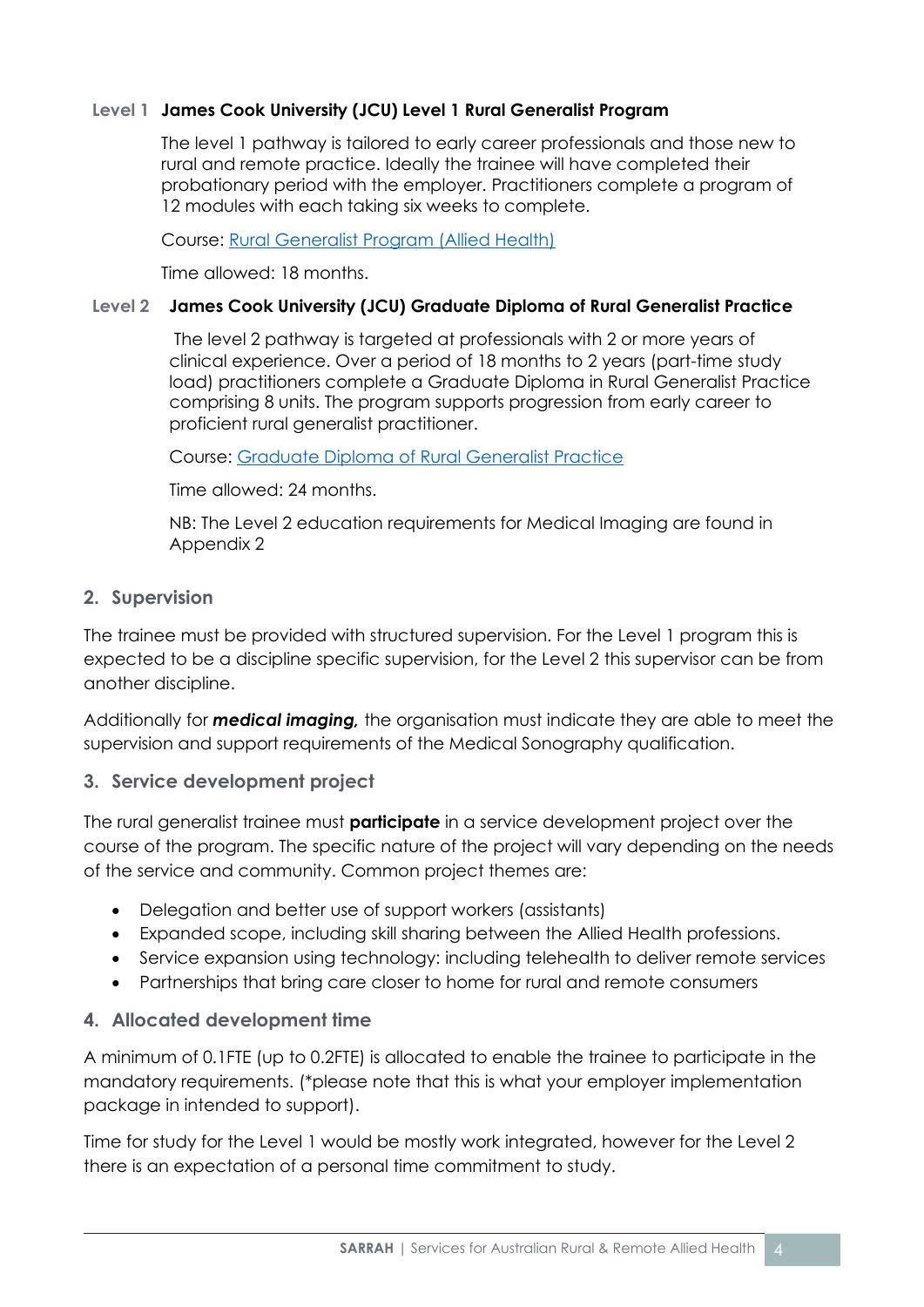#### **5. Reporting**

The organisation must provide quarterly reports to SARRAH as per template provided.

At project completion trainees and organisations must provide a short presentation on the process and outcomes of their service delivery project. This should be accompanied by a brief summary.

#### **6. Evaluation**

The participating organisations will contribute to, and support the trainee and other key stakeholders (e.g. co-workers, other managers, clients or local service providers) to participate in routine data collection activities that contribute towards the evaluation of TAHRGETS project, including but not limited to:

- (a) Surveys and interviews to collect organisational, contextual and qualitative information and to plan appropriate data collection activities for the life of the project;
- (b) data relating to service development projects

Data collection activities will be planned in collaboration with the participating organisation, an external evaluation and research team and supported by SARRAH project staff.

## **Funding and supports**

#### **Education Funds**

SARRAH will contribute education funds to cover the cost of the formal education component of the pathway, paid directly to the education provider.

Level 1 pathway; up to \$11,000 per participant

Level 2 pathway; up to \$31,000 per participant

#### **Workplace Training Grants**

SARRAH will contribute workplace training grants paid to the organisation. The organisation can be flexible in using these funds which are intended as an in part compensation to cover backfill to support the rural generalist trainee to complete education, supervision and service development project components of the program. Payments are made prospectively on a quarterly basis.

Level 1 pathway; \$21,500 per participant over 1 year

Level 2 pathway; \$43,000 per participant over 2 years.

TAHRGETS participants will also have access to support through individual SARRAH memberships, access to education offerings and other resources.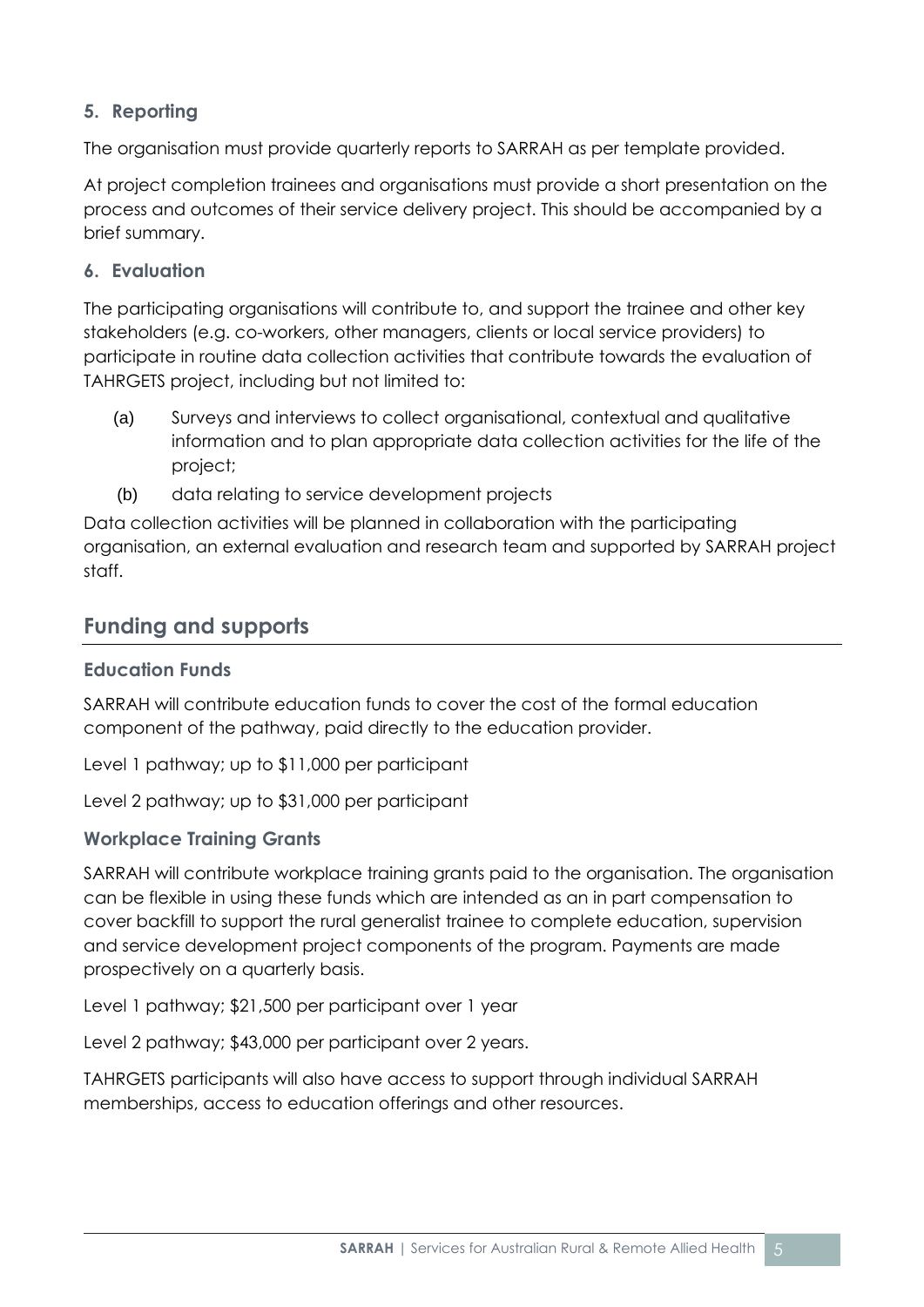# **Appendix 1: Summary of TAHRGETS program guidelines**

|                                                                                         | <b>LEVEL 1</b>                                                                                                                                                                                           | <b>LEVEL 2</b>                                                                                                                                                                                                             |
|-----------------------------------------------------------------------------------------|----------------------------------------------------------------------------------------------------------------------------------------------------------------------------------------------------------|----------------------------------------------------------------------------------------------------------------------------------------------------------------------------------------------------------------------------|
| Eligibility - organisation                                                              |                                                                                                                                                                                                          |                                                                                                                                                                                                                            |
| Private or non government organisation (providing non-<br>state-health funded services) | Essential                                                                                                                                                                                                | Essential                                                                                                                                                                                                                  |
| Location is in MMM 3-7 <sup>1</sup>                                                     | Essential                                                                                                                                                                                                | Essential                                                                                                                                                                                                                  |
| Be willing and able to meet the mandatory requirements<br>(see below)                   | Essential                                                                                                                                                                                                | Essential                                                                                                                                                                                                                  |
| Agree to participate in reporting and evaluation processes                              | Essential                                                                                                                                                                                                | Essential                                                                                                                                                                                                                  |
| Eligibility - trainee                                                                   |                                                                                                                                                                                                          |                                                                                                                                                                                                                            |
| Professional qualification                                                              | Dietetics, Occupational Therapy, Medical Imaging,<br>Pharmacy, Physiotherapy, Podiatry, Speech<br>Pathology, Psychology, Social Work                                                                     | Dietetics, Occupational Therapy, Medical Imaging <sup>2</sup> ,<br>Pharmacy, Physiotherapy, Podiatry, Speech<br>Pathology, Psychology, Social Work                                                                         |
| Residency                                                                               | Australian citizen or resident<br>(temporary visa holders will be considered on case by<br>case basis)                                                                                                   | Australian citizen or resident<br>(temporary visa holders will be considered on case by<br>case basis)                                                                                                                     |
| Recommended years of experience                                                         | New graduate up to 2 years                                                                                                                                                                               | 2 years or more                                                                                                                                                                                                            |
| <b>Mandatory Requirements</b>                                                           |                                                                                                                                                                                                          |                                                                                                                                                                                                                            |
| Support trainee to complete formal education                                            | <b>Course: Rural Generalist Program (Allied Health)</b><br>Provider: JCU or other accredited program<br>Time allowed: 18 months<br>Mostly work integrated study                                          | <b>Course: Graduate Diploma of Rural Generalist Practice</b><br>Provider: JCU or other accredited program<br>Time allowed: 24 months<br>Study commitment in personal time required<br>(See Appendix 2 for Medical Imagers) |
| Provide structured supervision                                                          | Discipline specific                                                                                                                                                                                      | Discipline specific or multidisciplinary                                                                                                                                                                                   |
| Provide allocated development time <sup>3</sup>                                         | Minimum 0.1 FTE (up to 0.2FTE)                                                                                                                                                                           | Minimum 0.1 FTE (up to 0.2FTE)                                                                                                                                                                                             |
| Provide trainee with service development project and<br>project support                 | Essential                                                                                                                                                                                                | Essential                                                                                                                                                                                                                  |
| Implementation package funding and support                                              | Trainee education funds up to: \$11, 000<br>Workplace training grants up to: \$21,500 (over 1 year)<br>Free SARRAH memberships<br>Specific SARRAH education and resources<br>Other support as identified | Trainee education funds up to: \$31,000<br>Workplace training grants: \$43,000 (over 2 years)<br>Free SARRAH memberships<br>Specific SARRAH education and resources<br>Other support as identified                         |